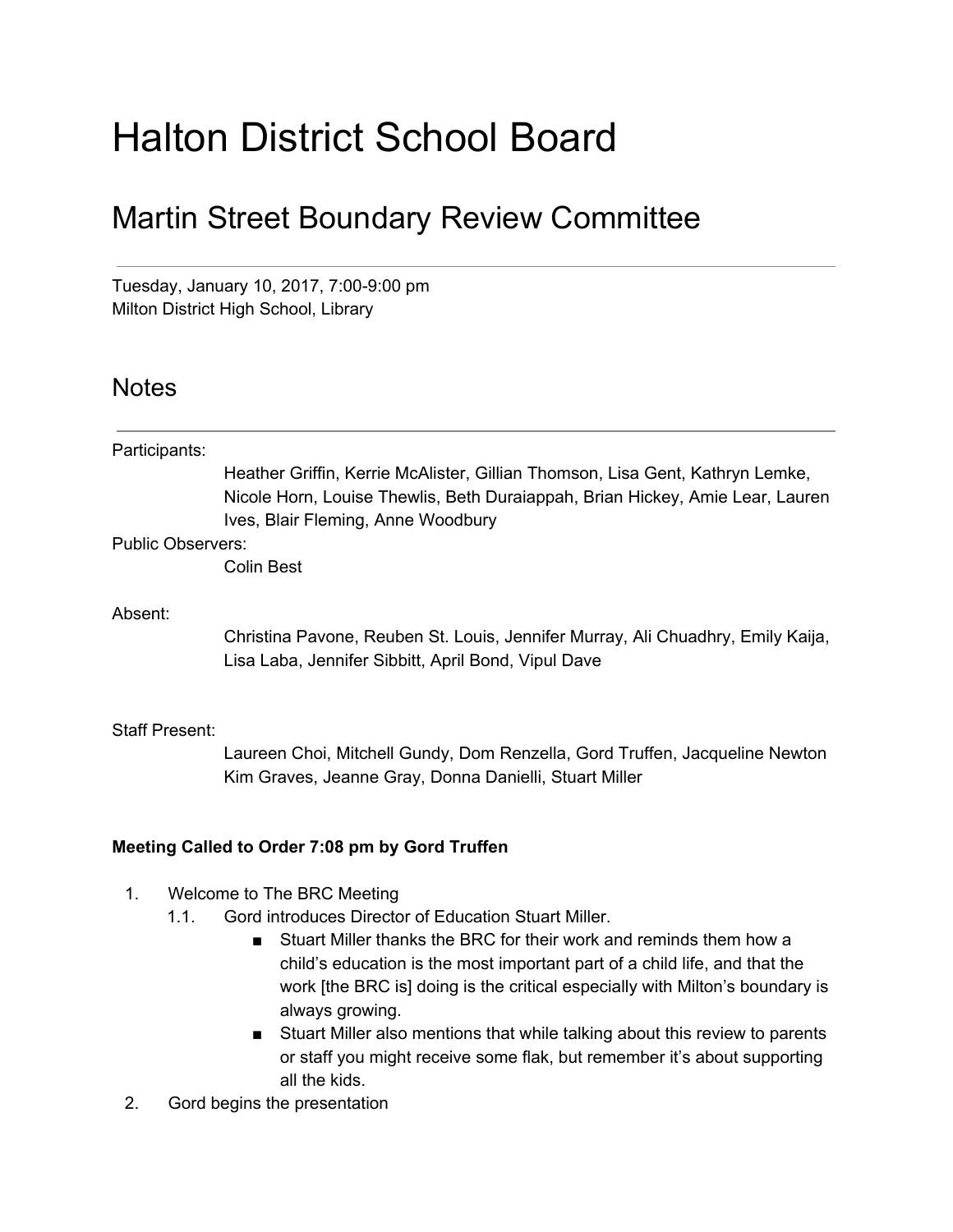- 2.1. Mentions that minutes will be online.
- 2.2. Says new scenarios were developed.
- 2.3. Mentions again why the members are here.
- 2.4. Gord says to the BRC that Scenario 11 is not favorable with the BRSC.
	- The reasoning is because the distances for students are not favored.
- 2.5. Jackie mentions if Escarpment View feels overcrowded there would be a new school opening up soon.
- 2.6. Gord goes over what we want to achieve from this meeting.
	- As a steering committee we are recommending 3 or 4 scenarios to the public.
- 2.7. A member of the BRC says that grade 7 should have the option to stay at the school or move to the new school.

#### 3. Scenarios

- **3.1. Scenario 12**
	- Similar to Scenario 7.
	- Martin Street will open as a JK-7 English and 2-7 French Immersion school.
	- Grade 8 English and French Immersion will be added Sept 2018.
	- Milton Heights will go to JM Denyes/WI Dick for English and Robert Baldwin/WI Dick for French Immersion.
	- The Triangle will go to Martin Street for English and French Immersion.

#### **3.2. Scenario 12a**

- Same as Scenario 12.
- Martin Street will open as a JK-6 English and 2-6 French Immersion school.
- Grade 7 English and French Immersion will be added Sept 2018.
- Grade 8 English and French Immersion will be added Sept 2019.

#### **3.3. Scenario 12b**

- Same as Scenario 12a.
- Milton Heights new residential development will go to Robert Baldwin/WI Dick for English and French Immersion.
- Send the busses to Robert Baldwin

Question: Sam Sherratt is worried about possibly having small classes and the gifted program. Answer: That isn't too much of a concern at this time.

#### **3.4. Scenario 13**

- This scenario is similar to Scenario 7a where Martin Street opens as a JK-6 English and 2-6 French Immersion.
- Grade 7 added Sept 2018.
- Grade 8 added Sept 2019.
- Martin Street English and French Immersion eastern boundary is Ontario St
- EW Foster grade 5 English feeds into WI Dick English instead of Sam Sherratt.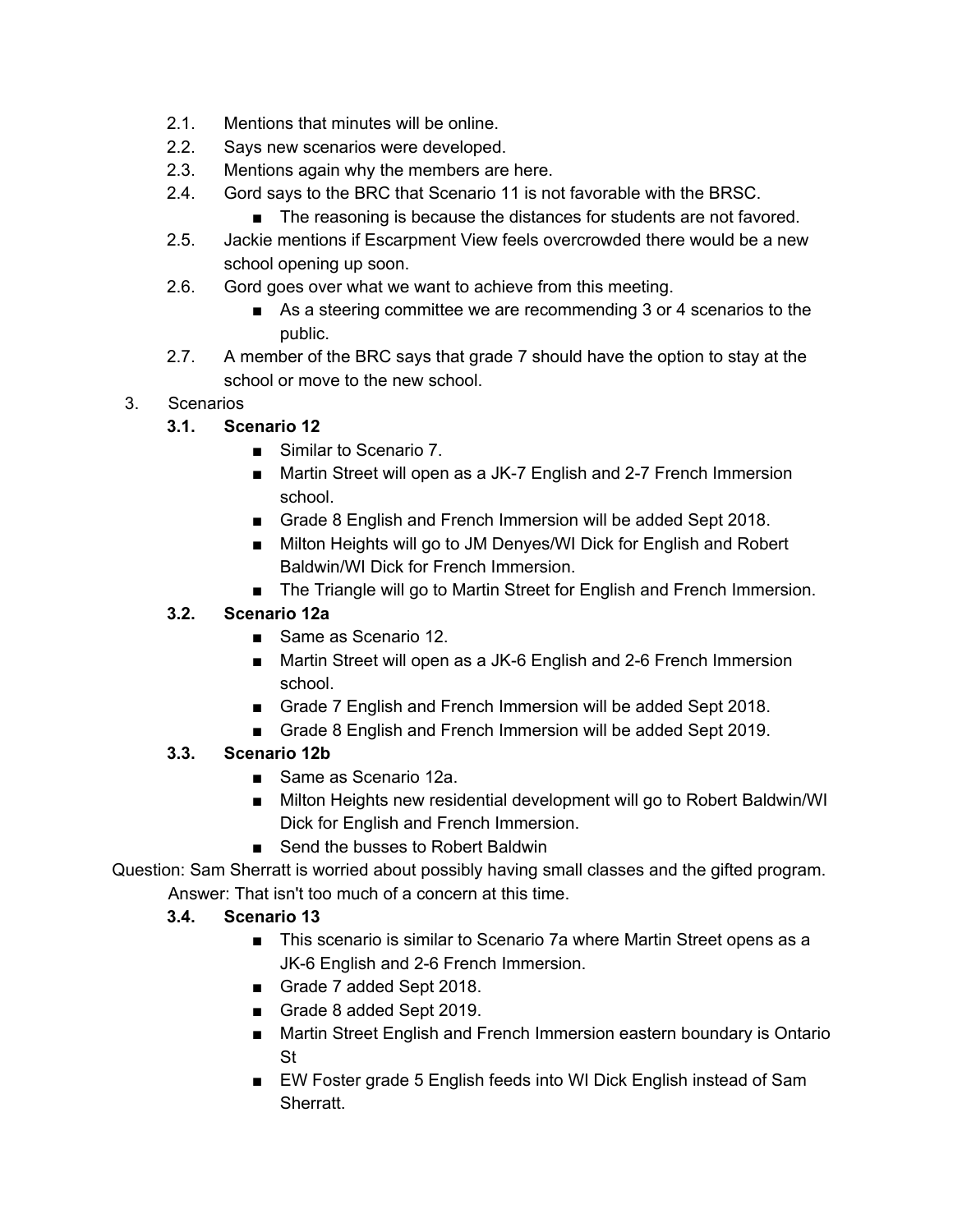- Robert Baldwin grade 5 English feeds into WI Dick English.
- JM Denyes grade 5 English feeds in WI Dick English
- Sam Sherratt triangle remains at Sam Sherratt English and EW Foster/WID French Immersion.
- No change to Escarpment View English boundary.
- WID French Immersion grade 6 feeders are EW Foster French Immersion, Robert Baldwin French Immersion.
- In 2021 there needs to be a new review because there can't be any more portables at WI Dick.
- Dom says that the numbers might say that it can fit but we can can't add more portables onto it.
- This scenario was created as a request.
- Updated impact summary will be updated on the website.
- 4. Scenario Questions
	- 4.1. Question: LD support, will the kids be able to stay at the same school with the same support staff?
		- We are unsure at this time
	- 4.2. Question: Could we come up with a scenario or make mention to the HP programs in the current scenarios?
		- The HP program at some of the schools would be moved.
	- 4.3. We are scrapping scenario 9?
		- Yes
	- 4.4. What about scenario 13?
		- 13 is gone.
		- So 1-6, 9, 11, 10 and 13 are gone so far.
	- 4.5. Question: Are all school equal in the programs that they offer?
		- Yes, but some school end at a specific grade so some won't have programs that would at a full JK-8 school.
- 5. Groups breaks into discussion. 7:43
- 6. Groups come back into discussion 8:17
- 7. Scenarios to keep/remove
	- 7.1. Scenario 8
		- Escarpment View catchment is clean.
		- There is going to be another school in that area.
		- Sam sherratt is busy, Jackie asks if we could quiet it a little, "how do we get it at a walking pace?"
		- Scenario 8 is removed.
	- 7.2. Scenario 12
		- Gone.
	- 7.3. Scenario 12a
		- Gone.
	- 7.4. Scenario 11
		- The BRC wishes to remove it because of the walking changes.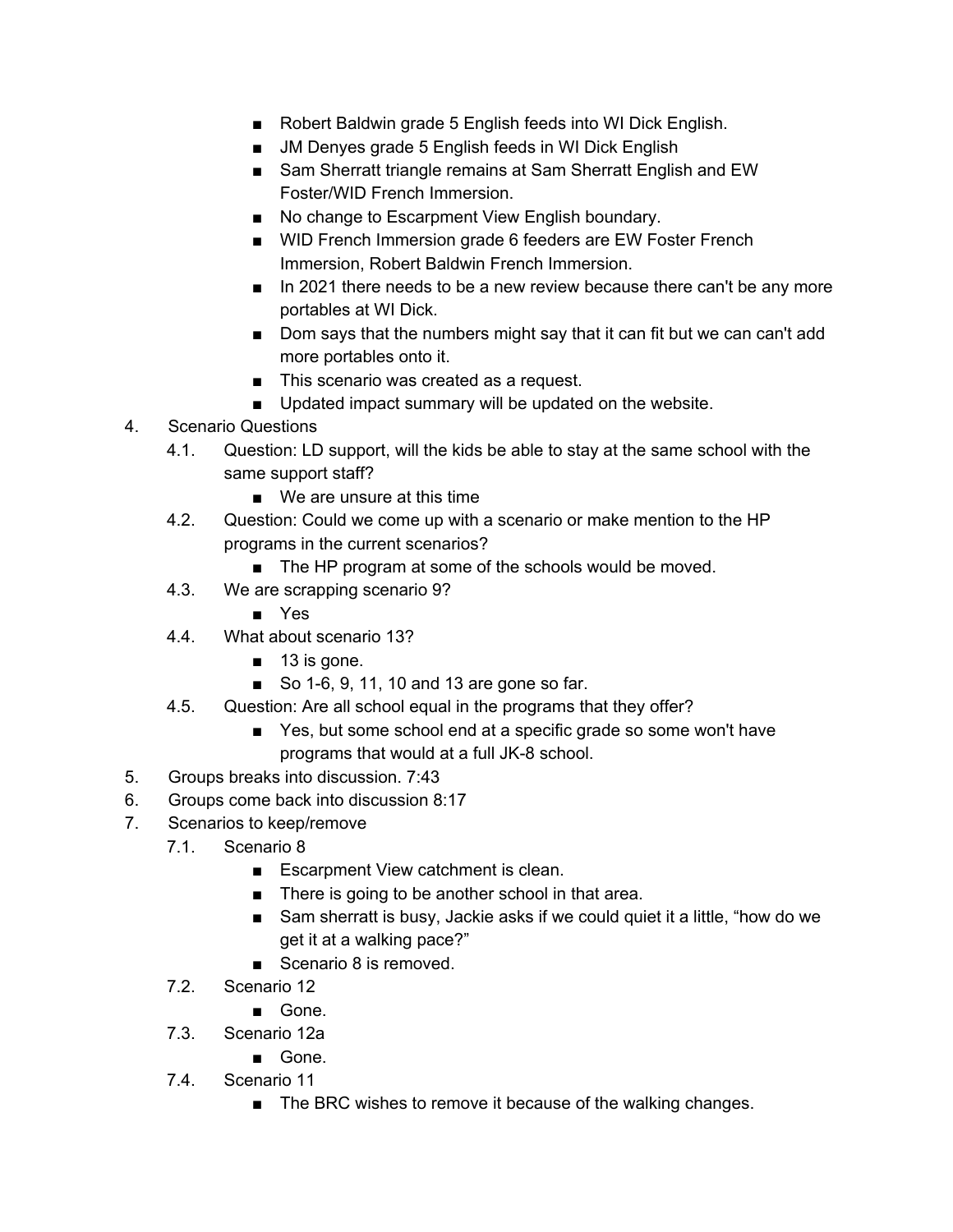7.5. Dom's comment is when presenting to the community, give them some scenarios so they don't think the decision is made. It's a bad idea to go to the public with one scenario.

Question: What are the options with grandfathering?

Answer: Only grade 7s and 8s that are going to Sam Sherratt get the option to stay. Or until the oldest sibling graduates then the youngest moves to the designated school.

Question: All the parents will grandparent if they qualify.

Answer: Possibly, we could write a grandparenting clause.

Question: Are the kids that have done one year at a school moving again?

Answer: Yes

7.6. Scenario 12a

■ Gone.

- 7.7. So now we are left with four scenarios.
	- 7a
	- 12b
	- 12c (same numbers as 12)
	- 7
- 8. Next step: Public Meeting
	- 8.1. The Purpose of next Tuesday
		- Introduce the committee.
		- Talking about the admin procedure.
		- Show the timelines and the process.
		- Dom and laureen will be talking about the four scenarios.
		- Blair will be the one member to speak about the BRC process.
		- Break out into school groups.
		- We will have scenario posters in the two rooms.
		- Feedback form will be color coded by school. But many will able to fill out google online form.

Question: Have you ever had to remove all 4 scenarios?

Answer: No, but there has been a meeting to see all the feedback. However it is up to the steering committee.

- 9. Feedback Sheets
	- 9.1. The public will be able to give feedback on what scenarios they like and don't like and how they found out about the BRC...
	- 9.2. This feedback will be put towards future reviews to improve upon.
	- 9.3. One form will be provided to each school for them to submit.
	- 9.4. There will also be the Google form that anyone will be able to fill out and submit online.
	- 9.5. The staff are welcome to come to the public consultation. But we will ask the principals not to come due to their position and possible transition through the system.

Question: Is the Martin Street principal staying though the transition?